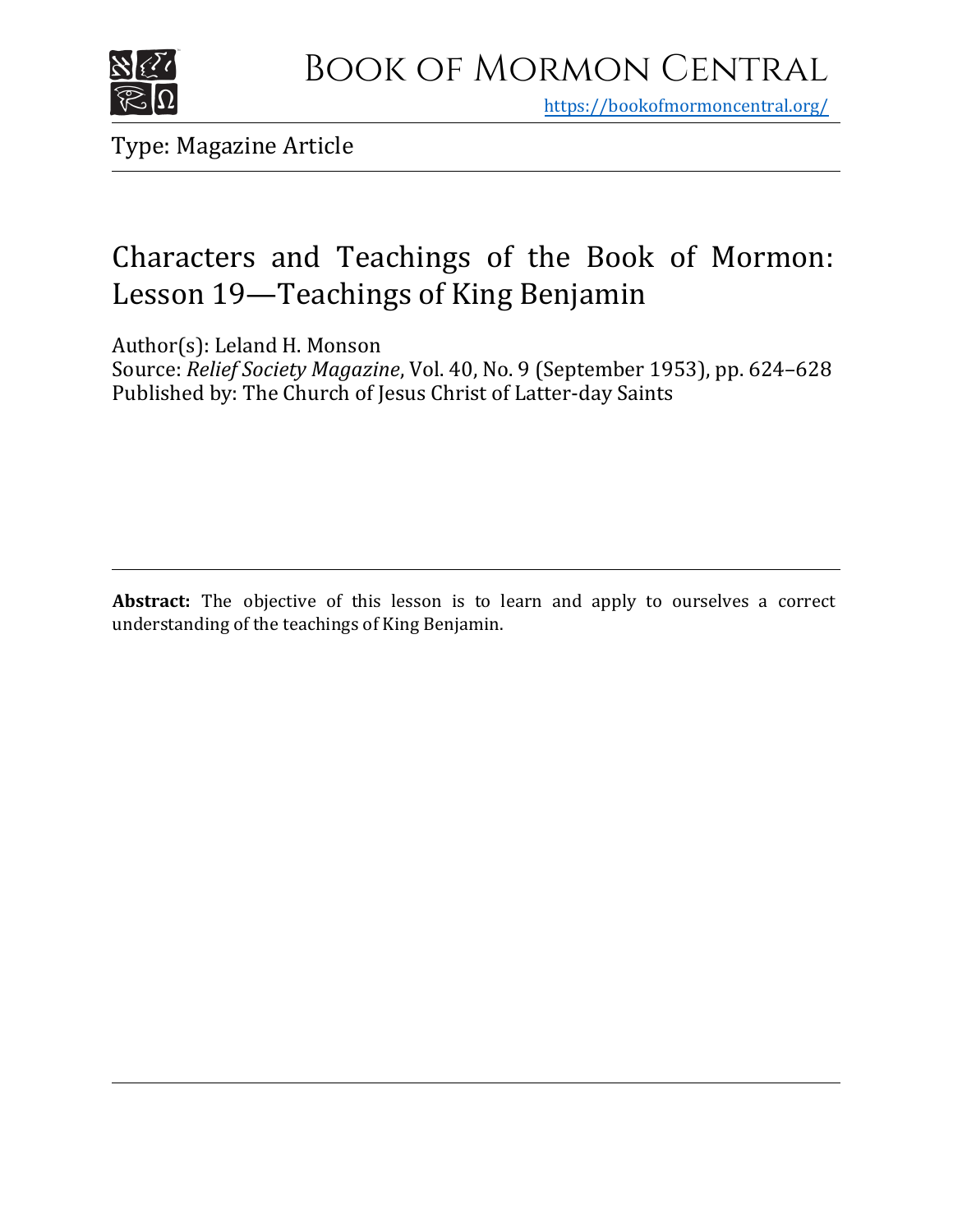

 $h$ eo*logy*—Characters and Teachings of The Book of Mormon Lesson 19—Teachings of King Benjamin *Elder Leland H. Monson*

(Text: The Book of Mormon: Words of Mormon 12-18; Mosiah 2-6)

For Tuesday, December 1, 1953

Objective: To learn and apply to ourselves a correct understanding of the teachings of King Benjamin.

## Address of *King Benjamin*

ING Benjamin was a high-minded man who worked assiduously to induce his people to transmute the gospel into terms of daily life. Even a cursory reading of his address to his people impresses us with the practical nature of the gospel he taught.

Before he delivered his great address, he and his son, Mosiah, instructed the people to assemble together. Because the temple was too small to hold the crowd, Benjamin built a tower near the temple and talked to the people from it. Because of the greatness of the multitude, all could not hear his message, so King Benjamin had the address written and distributed among those who were not within the sound of his voice.

The first part of his message was concerned with himself and his service to the people. He bumbled himself before them, declaring that he was mortal like themselves, and that he was subject to the same infirmities of mind and body.

Benjamin was careful to establish in the people's minds his right to be their king and ruler. He informed them that he had been chosen by them, had been consecrated by his father, and had been "suffered by the hand of the Lord" in his position. As their rightful servant, he said, he had sought the eternal welfare of his people by serving them with all the mind, might, and strength the Lord had given him. He referred to his having labored with his own hands for his livelihood in order that the people would not be burdened with taxation. He called attention to the fact that government under him had been an institution to help and to- protect the people.

Under his reign the people had not been confined to dungeons. They had not been allowed to enslave one another. They had been forbidden to murder, plunder, steal, commit adultery, or adopt any of the barbaric vices that tend to produce moral degeneration. He inspired the people with the proph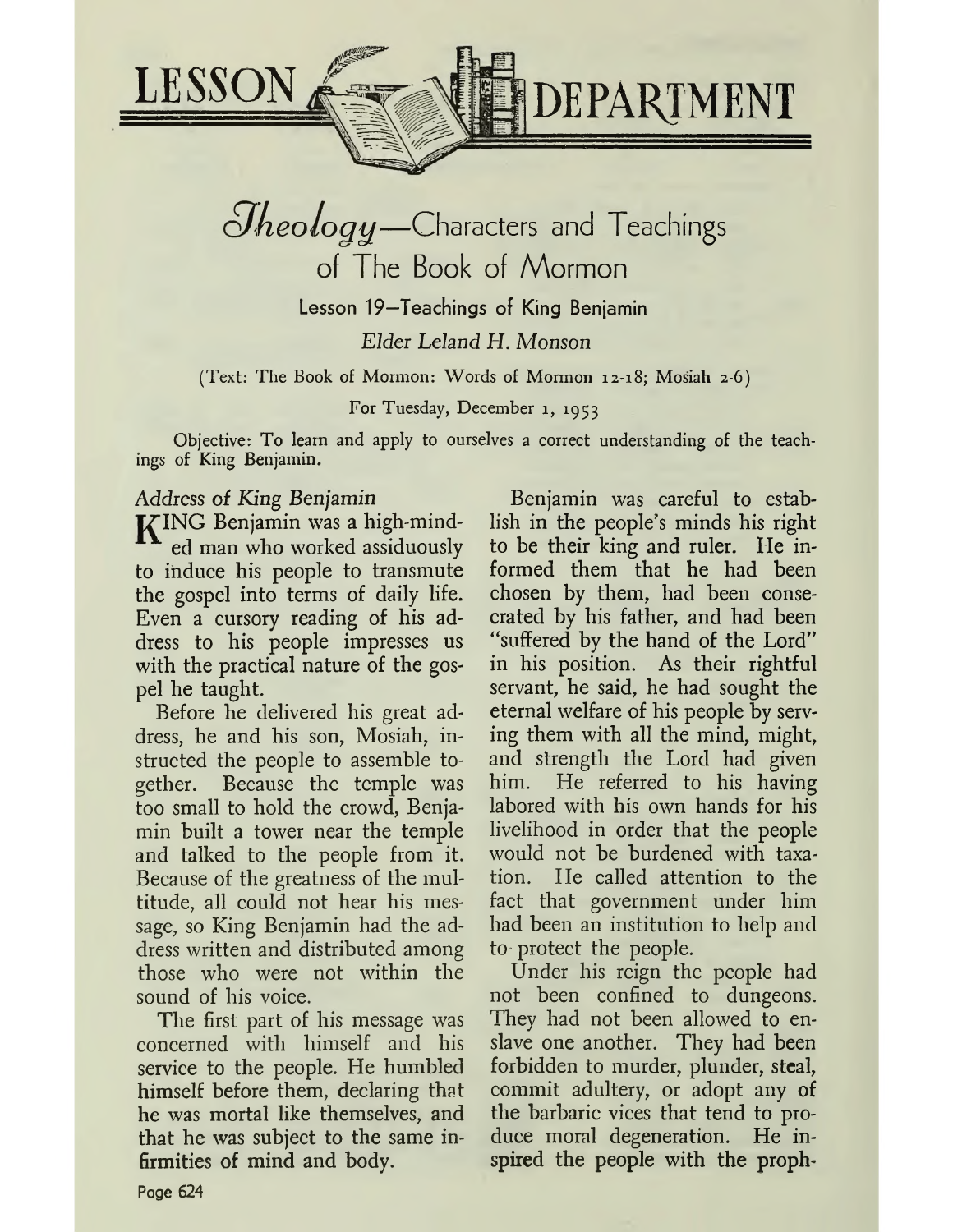ecies and doctrines recorded on the brass plates, and impressed them with the significance of all the words that had been spoken by their fathers since they left Jerusalem over four hundred years before. King Benjamin was a diligent preacher of the commandments of God.

# Service Above Self

Feeling that the people might take his reference to his accomplishments as boasting, he told them that he had related these things to them that they might grow in wisdom. All that he, as king, had done was only in the service of God, he said. And then he gave them one of the most important messages of the gospel, "When ye are in the service of your fellow beings ye are only in the service of your God (Mosiah 2:17). No more practical gospel was ever taught to a people. It is the burden of Christ's message to mankind as given subsequently in his Sermon on the Mount.

Using his own worthy life as an example, Benjamin asked his people, "If I, whom ye call your king, do labor to serve you, then ought not ye to labor to serve one another?" (Mosiah 2:18). Continuing his chain of reasoning, based upon the rhetorical question, he gave them another question with its obvious answer. "If I, whom ye call your king, who has spent his days in your service, and yet has been in the service of God, do merit any thanks from you, O how you ought to thank your heavenly King!" (Mosiah  $2:19$ ).

King Benjamin then enumerated the reasons why they should be grateful to their Heavenly Father. It was a process of counting their blessings for them. He impressed them with the fact that they were eternally indebted to their Heavenly Father for life, for protection, for happiness, and for the ability to live in peace one with another. For these blessings, he told them, God asked that they keep his commandments. And when they did keep God'<sup>s</sup> commandments, he blessed them; he made them prosper in the land, so they were always in his debt.

# Mosiah *Appointed King*

Then it was that Benjamin informed them he could no longer be their teacher or king. He said the Lord had commanded him that he should declare that Mosiah, his son, was king and ruler over them, and Benjamin begged them to keep the commandments of God as they should be given to them by Mosiah. And he warned them against allowing contentions to creep in among them.

King Benjamin, after appointing his son king and giving his people advice as to what their attitude should be towards Mosiah, gave the people the heart of the message he had for them.

### The Future Appearance of *the Savior*

Benjamin told his people that an angel had awakened him and told him that he brought glad tidings of great joy. The tidings were related to the salvation of mankind. The angel had foretold the coming of the Lord Omnipotent to take a tabernacle of clay in the flesh. He had said that while Christ was tabernacled in the flesh, he would perform a wonderful mission among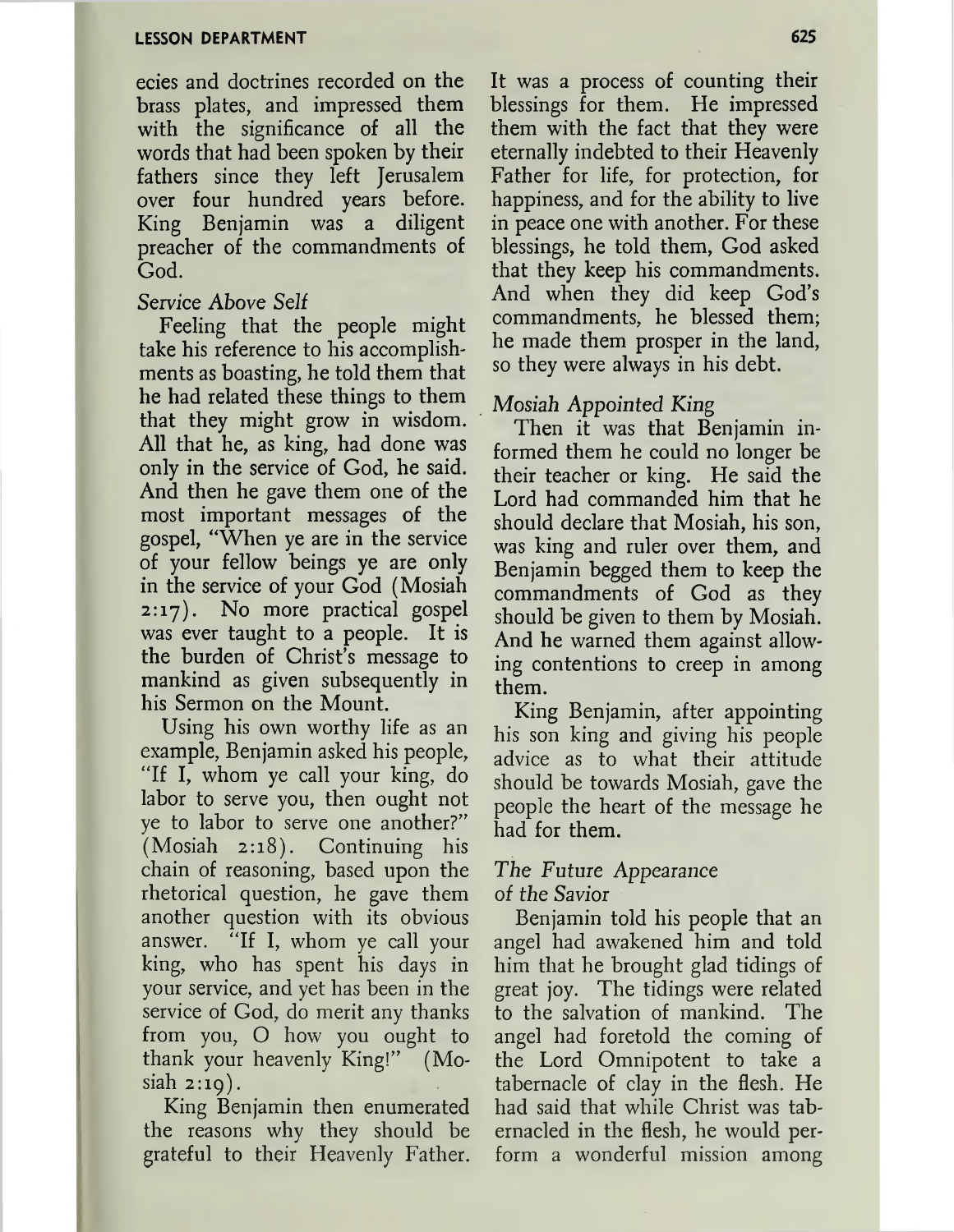the people. He would do many mighty miracles, such as healing the sick, raising the dead, causing the lame to walk, the blind to receive their sight, the deaf to hear, and curing all manner of disease. The angel had declared also that Christ should suffer temptations and pain of body, hunger, thirst, and fatigue. He had said that his name should be called Jesus Christ, and that his mother should be called Mary. Further, the angel had declared that Christ should be scourged, crucified, and rise the third day from the dead. His blood should atone for the sins of the world, thus making possible the salvation of the human race.

#### *Principles of the Gospel*

After reporting what the angel had unfolded to him, King Benjamin discussed the doctrine of the atonement, saying that the blood of Christ would atone for the sins of all those who have fallen because of the transgression of Adam, "who have died not knowing the will of God concerning them, or who have ignorantly sinned" (Mosiah 3:11). He further explained that the blood of Christ would atone for the sins of little children.

But King Benjamin warned all those who would hear the gospel and who sin knowingly, that their only recourse for remission of sins and salvation would be through repentance and faith on the Lord Jesus Christ.

Benjamin continued:

The time shall come when the knowledge of a Savior shall spread throughout every nation, kindred, tongue, and people. And behold, when that time cometh, none shall be found blameless before God, except it be little children, only through repentance and faith on the name of the Lord God Omnipotent (Mosiah 3:20-21).

Benjamin taught that *"the natural man is an enemy to God,* and has been from the fall of Adam, and will be, forever and ever, unless he yields to the enticings of the Holy Spirit" (Mosiah 3:19). Man must exercise faith in the atoning blood of Jesus Christ, and must learn to bridle his natural disposition, and become meek, humble, patient, and filled with love, if he hopes to have salvation.

Benjamin also commented on the law of Moses and its relation to the atonement. This law had its symbols pointing forward to the coming of Christ and representing his mission for mankind, but it was of no value except through the atoning blood of Christ.

Every man is to be judged, however, according to his works, whether they be good or evil (Mosiah 3:24). If his works have been evil, he shall shrink from the presence of the Lord into a state of misery (Mosiah 3:25-27), and his torment shall be like a burning lake of fire and brimstone.

After completing this portion of his address, Benjamin looked over his people and discovered that they had fallen to the earth, for the fear of the Lord had come upon them. They cried aloud that they believed in the future appearance of Jesus Christ, and that they desired to subject themselves to his mercy.

#### *Conditions of Salvation*

Cognizant of their desires, Benjamin gave the people the conditions of salvation: first, they must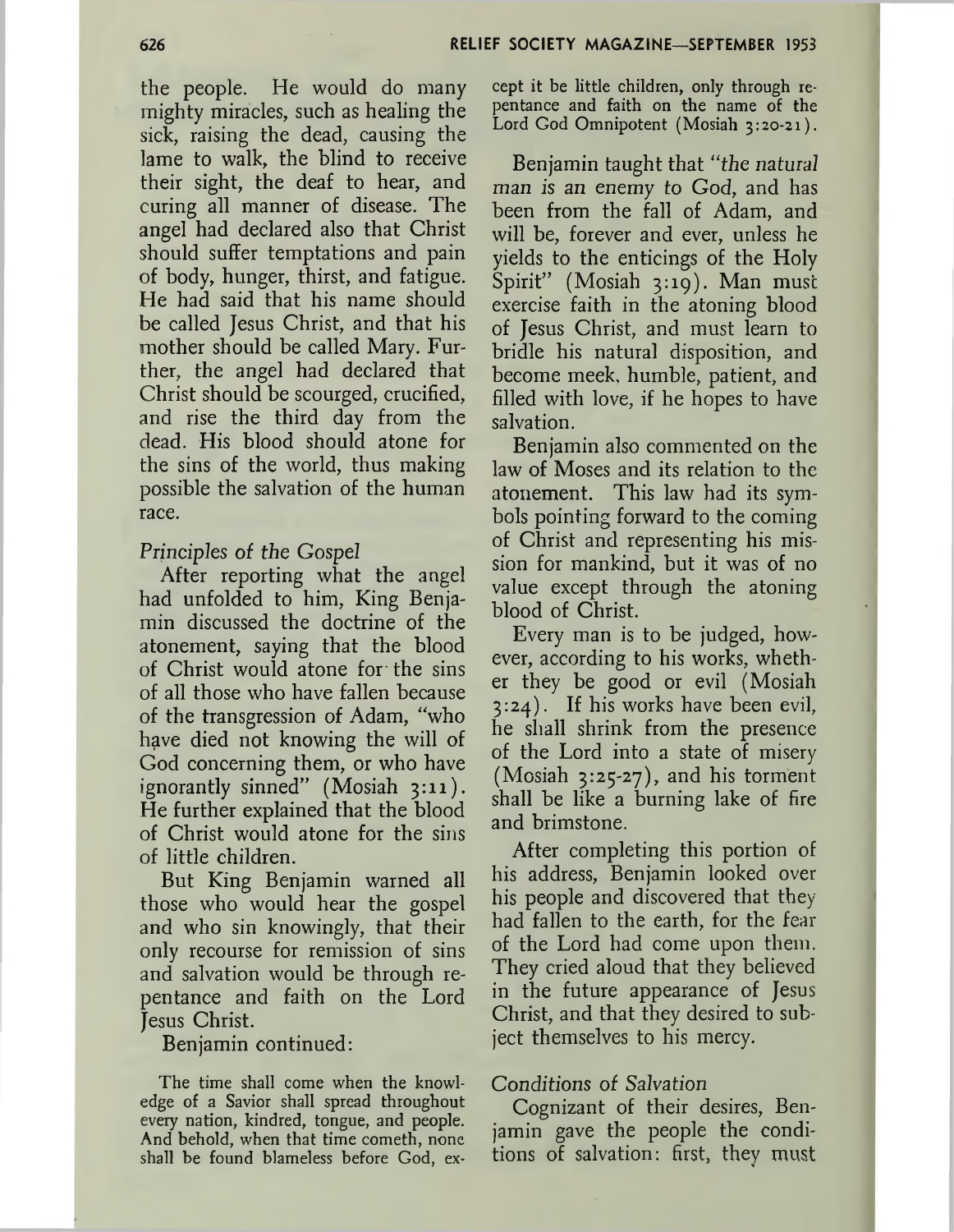believe in God; second, they must repent of their sins and forsake them; and, finally, they must keep the commandments.

Benjamin desired his people to retain a remission of their sins, and told them they could help to do so by being liberal with their substance to the poor. He instructed them that every man must give according to that which he has (Mosiah 4:26).

He offered some very specific instructions to the rich, saying, "Ye will not suffer that the beggar putteth up his petition to you in vain, and turn him out to perish. Perhaps thou shalt say: The man has brought upon himself his misery; therefore I will stay my hand, and will not give unto him of my food, nor impart unto him of my substance that he may not suffer, for his punishments are just—But I say unto you, O man, whosoever doeth this the same hath great cause to repent; and except he repenteth of that which he hath done he perisheth forever, and hath no interest in the kingdom of God" (Mosiah 4:16-18).

Benjamin'<sup>s</sup> instructions to the poor were equally specific. The poor must be willing sincerely to say to the beggar, "I give not because I have not, but if I had I would give" (Mosiah  $4:24$ ).

But Benjamin was careful to point out that all these things must be "done in wisdom and order; for it is not requisite that a man should run faster than he has strength" (Mosiah 4:27).

Benjamin told his people that if they kept the commandments they should be filled with love; should

increase in knowledge concerning the glory of God and of that which is just and true; should not have a desire to injure one another, but live peaceably together; should not allow children to go hungry, to transgress the commandments, or quarrel and fight, but teach them to love and serve one another. (See Mosiah 4:12-15.)

To live such a life, Benjamin said it was necessary to watch our thoughts and our deeds, and to observe the commandments. His unique contribution to our thinking upon this subject is the emphasis he places on watching our thoughts.

After completing his message, Benjamin inquired to obtain the response of the people. They cried that they believed all that he had spoken, and to witness it, they covenanted with God to keep his com mandments the remainder of their days (Mosiah 5:5). Benjamin told them that because of this covenant, they should be called the children of Christ; for they had been spiritually begotten of Christ that day. Again, Benjamin emphasized the fact that Christ was the only name whereby salvation comes.

Whoever, he said, refused to take upon himself that name, must be called by another name, and would find himself on the left hand of God. In closing, he exhorted his people:

Therefore, I would that ye should be steadfast and immovable, always abounding in good works, that Christ, the Lord God Omnipotent, may seal you his, that you may be brought to heaven, that ye may have everlasting salvation and eternal life, through the wisdom, and power, and justice, and mercy of him who created all things, in heaven and in earth, who is God above all. Amen (Mosiah 5:15).